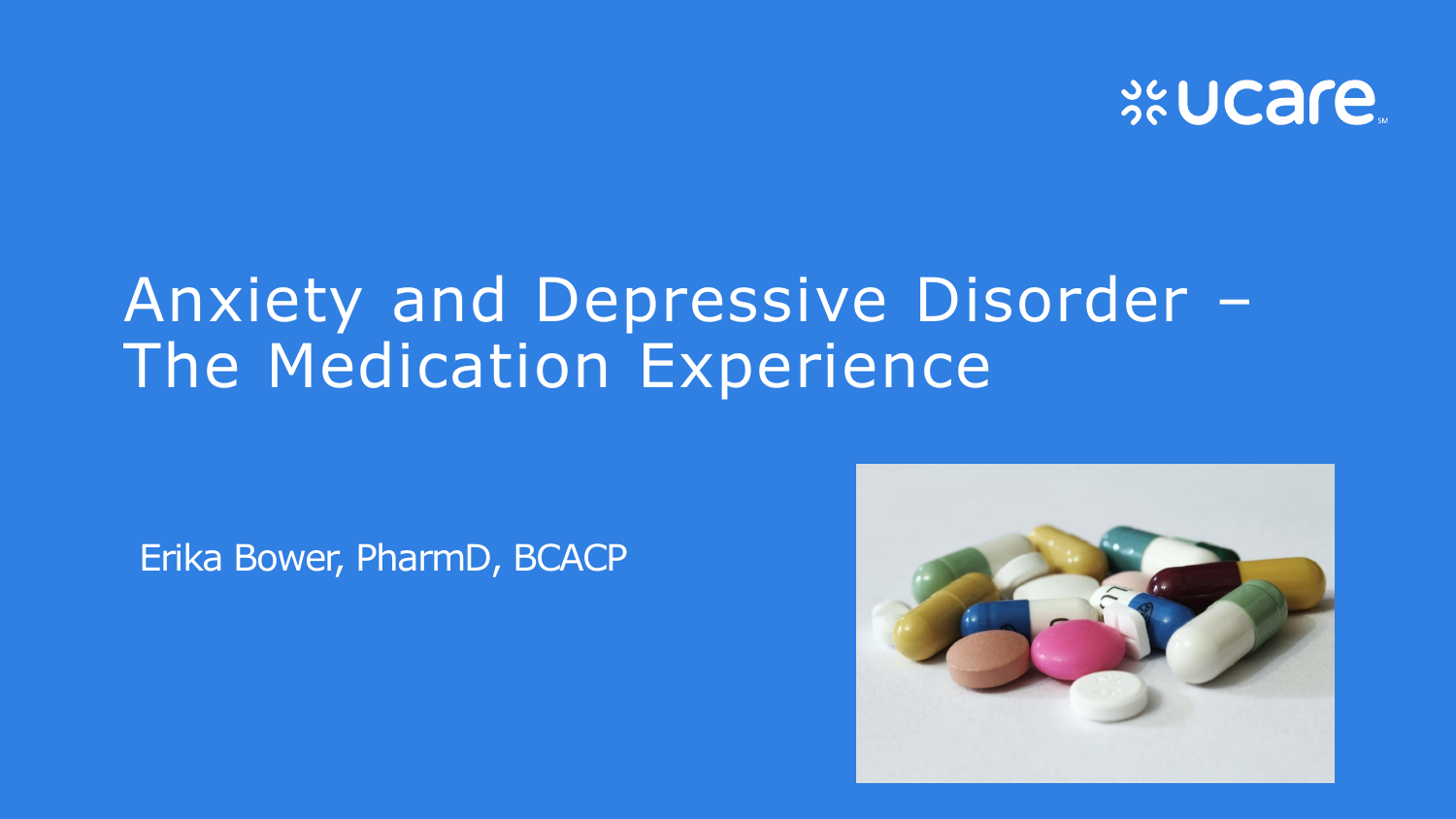# What is polypharmacy?

- Multiple definitions not universally agreed upon
	- $-$  Literal: Poly  $=$  multiple, Pharmacy  $=$  medication
	- "excessive use of medication" or "unnecessary use of medication"
	- CMS Quality Indicator: Nine or more medications
	- Includes Rx, OTC, herbal/dietary supplements
	- Psychiatric Polypharmacy: Use of two or more psychiatric medications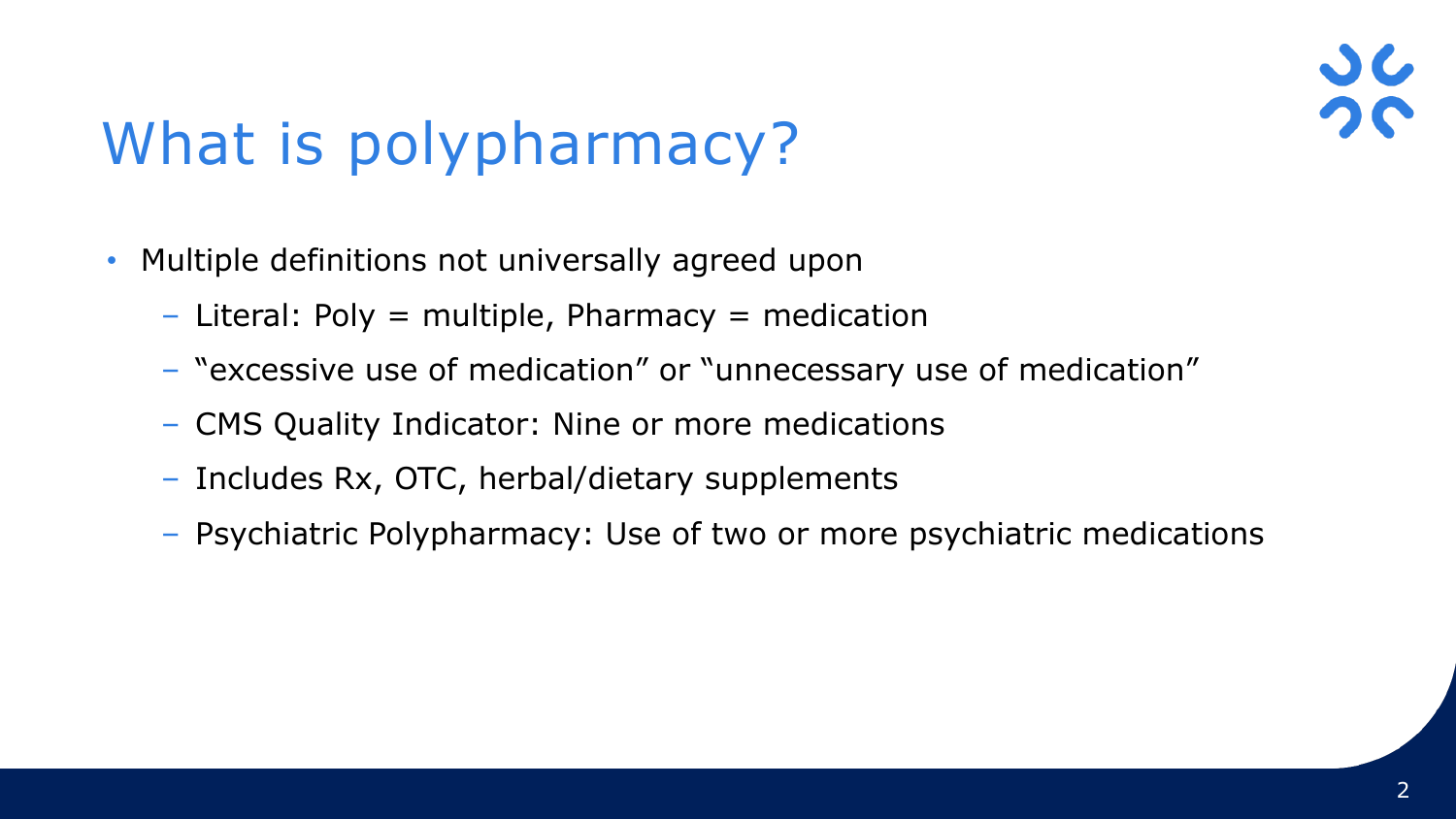# Polypharmacy



- Patients may take many medications that are all appropriate while others take few but are inappropriate
	- Consider term of "inappropriate medication use" instead
- Caused by a number of factors
	- Multiple providers
	- Transitions of care
	- Provider education
	- Patient expectations
	- Multiple disease states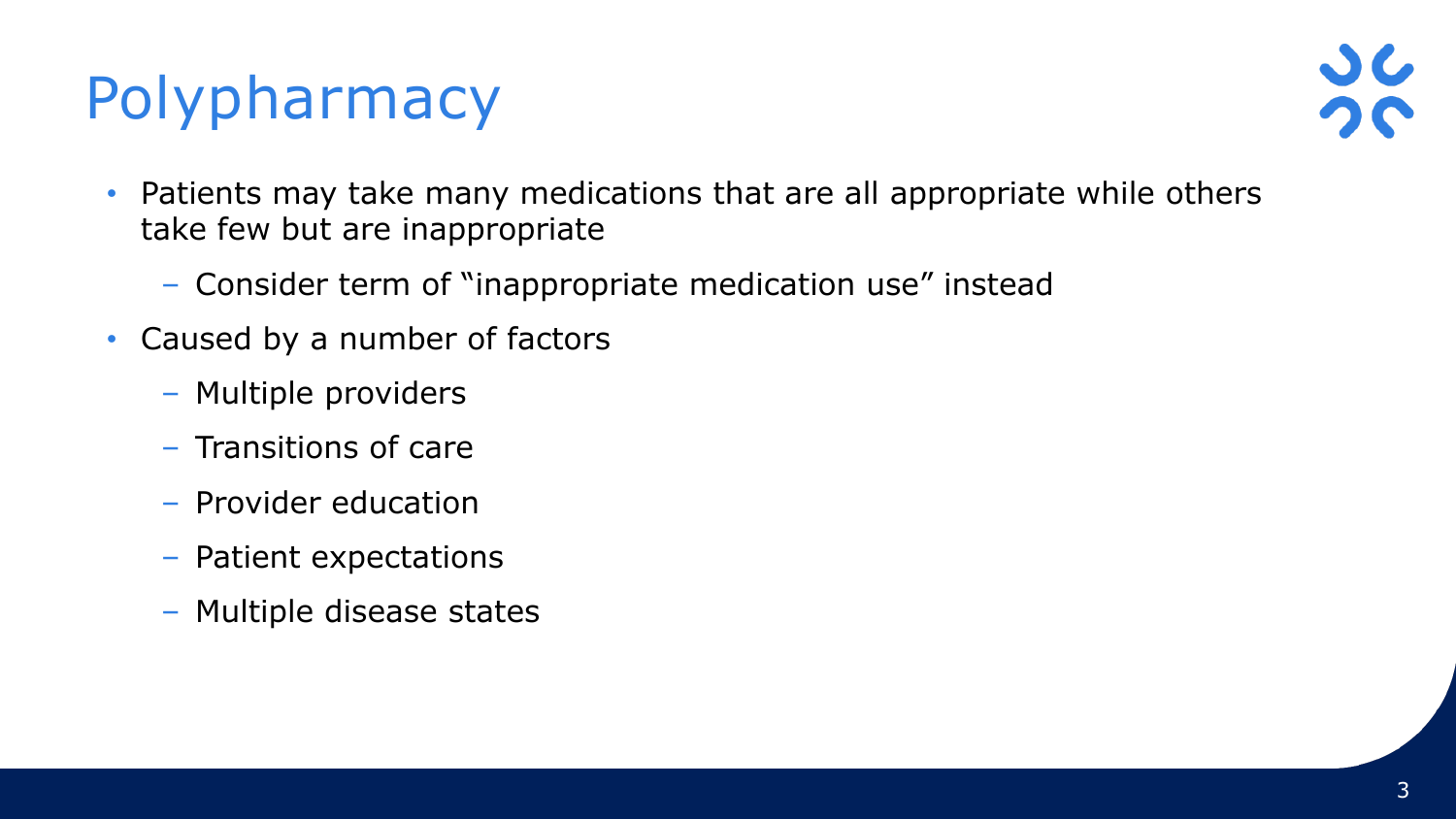# Polypharmacy



- 10% of the population and more than 30% of older adults take 5 or more drugs simultaneously<sup>2</sup>
- More than two-thirds of older adults concurrently use prescription and OTC/dietary supplements
	- 1 in 6 adults at risk for major drug-drug interaction
- Adverse drug events cause approximately 4 hospitalizations per 1,000 people each year<sup>2</sup>
- High cost  $(30-180)$  billion dollars each year)<sup>2</sup>
- 1/3 of patients visiting an outpatient psychiatry department have been found to be on three or more psychotropic drugs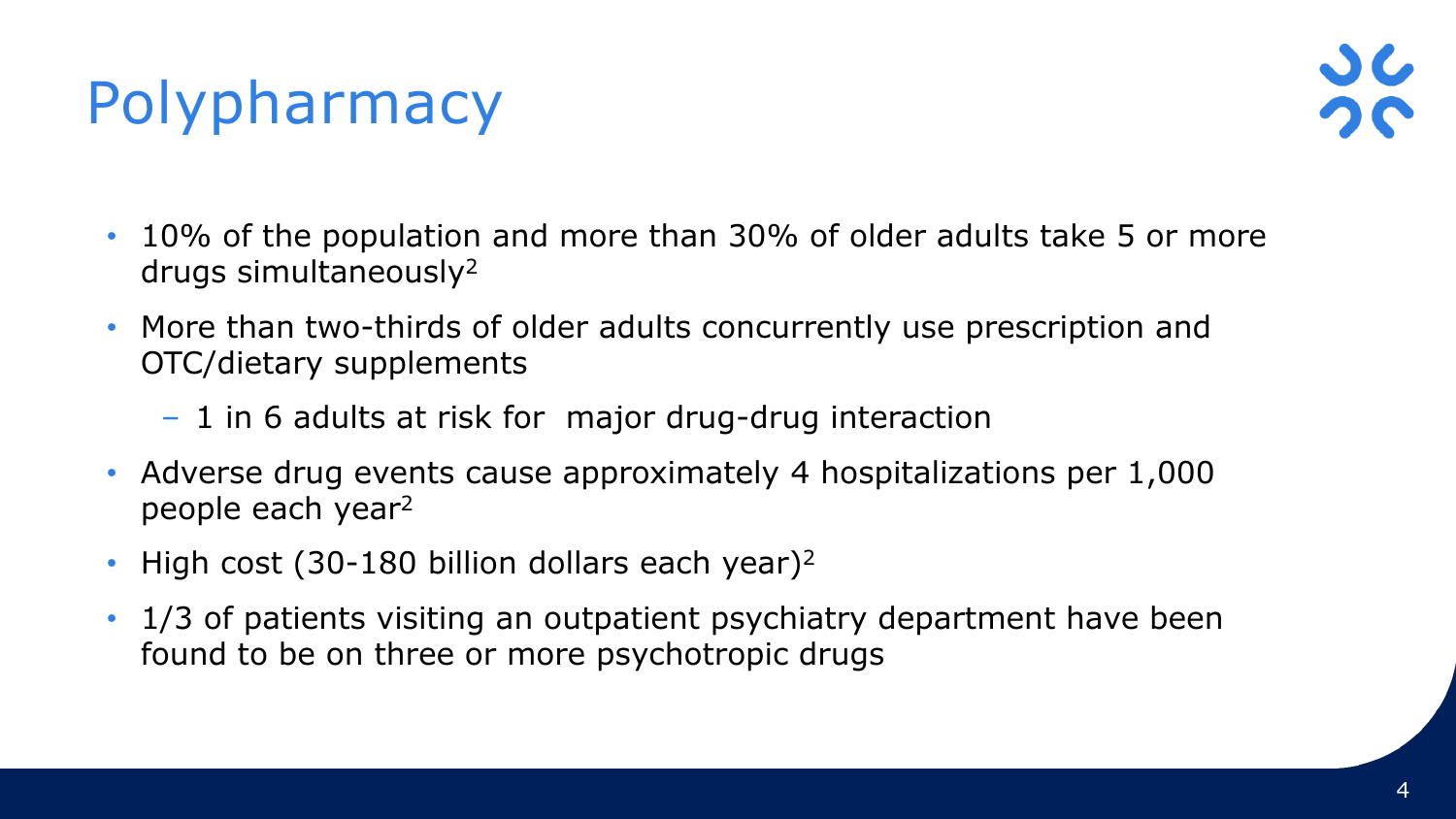# Why does it matter?

- Increased risk for adverse effects
- Increased risk for drug interactions
- Reduced functional impairment
- Increased hospitalization and institutionalization
- Increased risk for falls in older adults
- Increased mortality
- Increased cost
- Lower medication adherence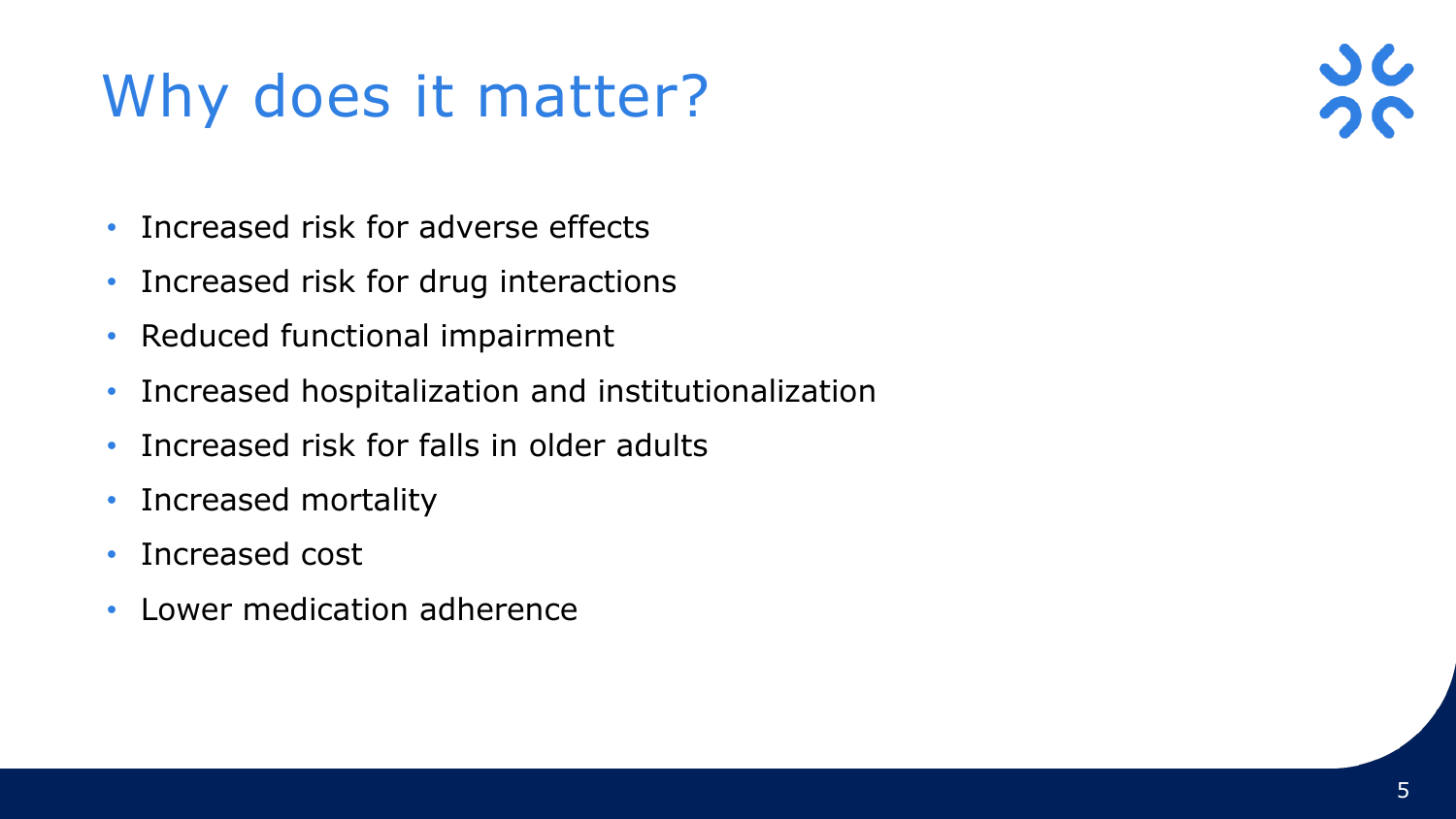#### How do medications work?



 $\overline{\mathcal{L}}$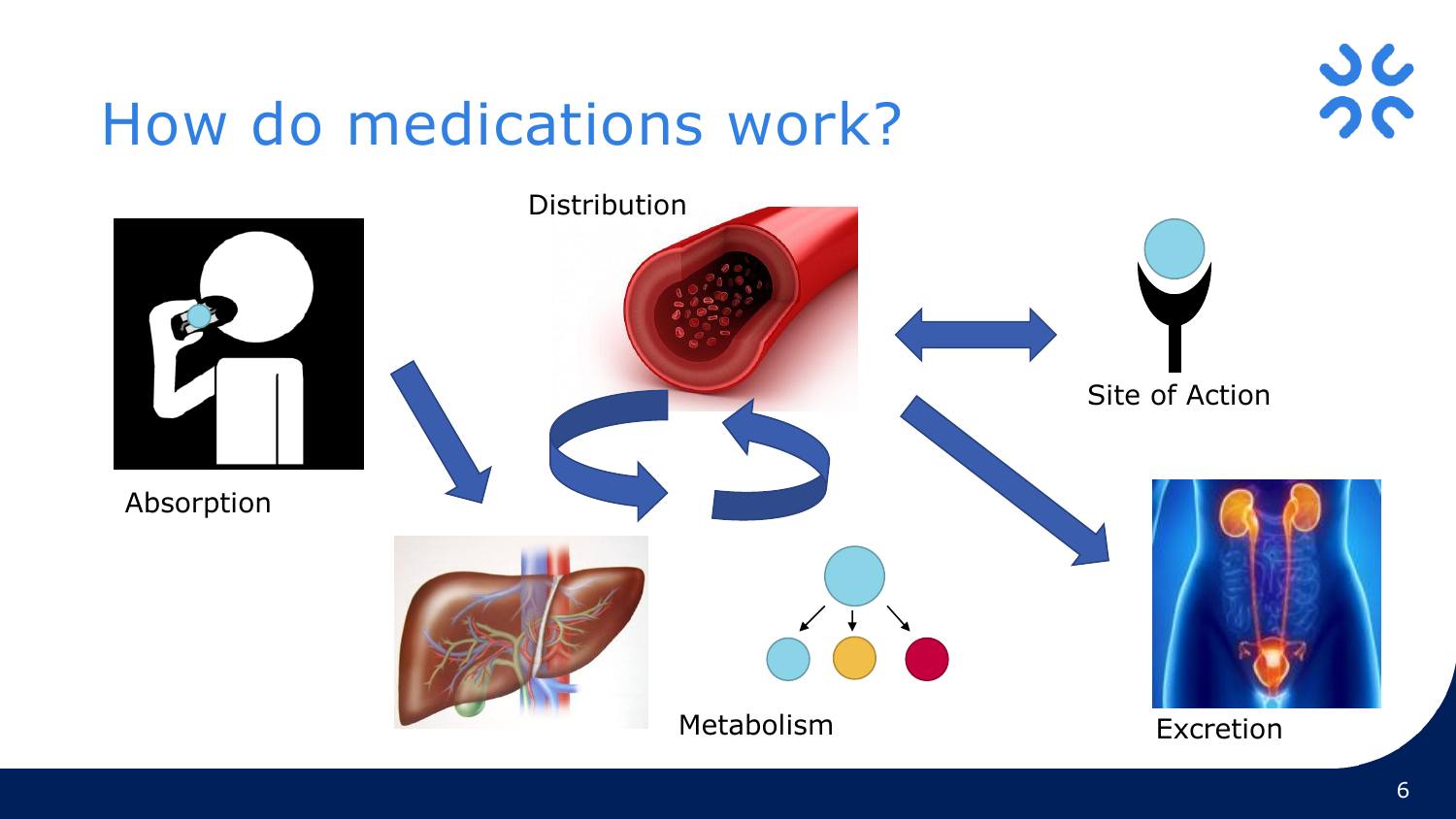- What is a Drug Interaction?
	- Pharmacodynamic Interaction:
		- Alters the responsiveness at the site of action
	- Pharmacokinetic Interactions
		- Alters absorption, distribution, binding, metabolism, or excretion of another drug
- Effects can by synergistic, antagonistic, or a completely new effect
- Estimated that 20% of drug adverse effects are related to drug-interactions<sup>2</sup>

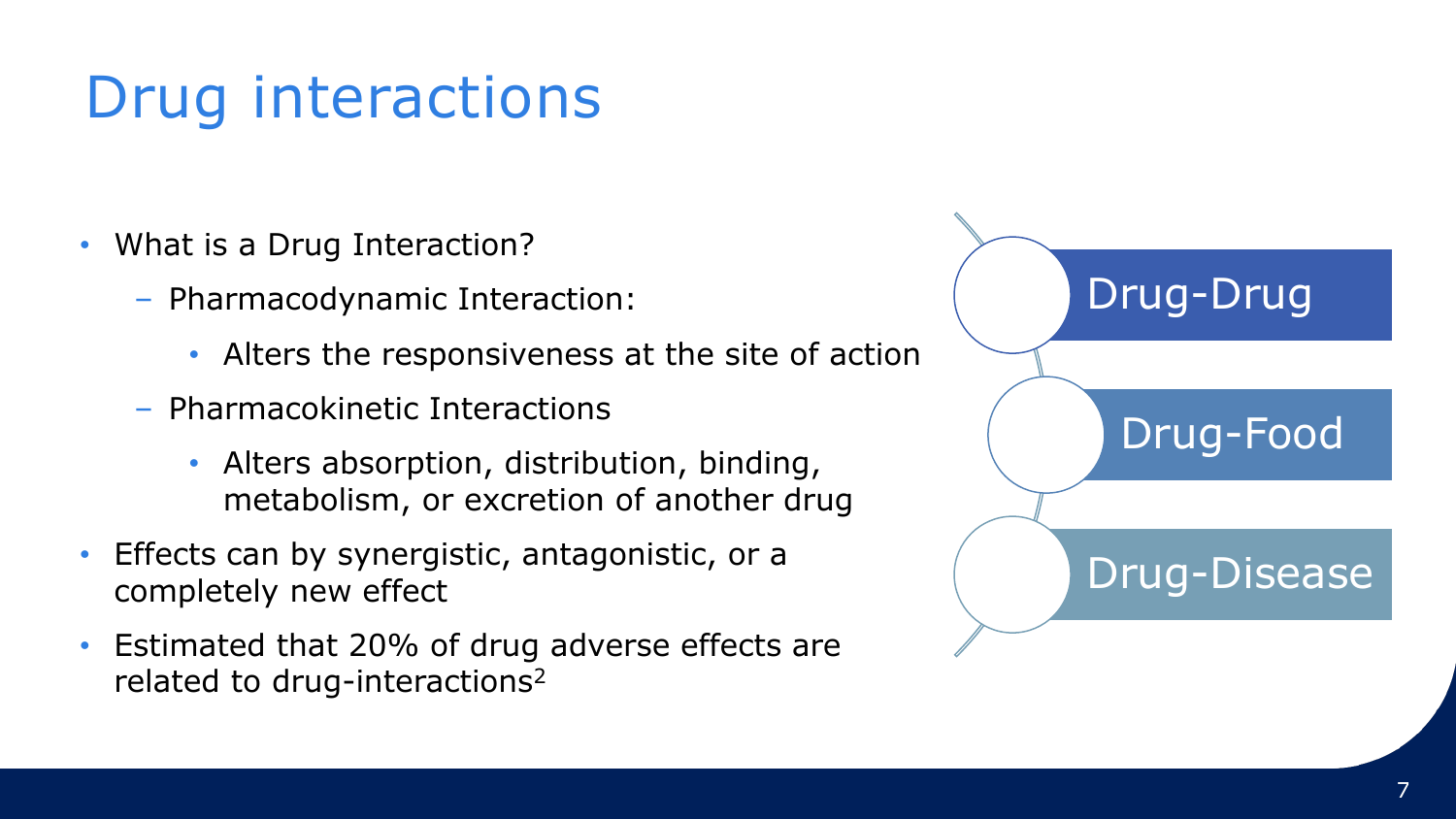- **Serotonin Syndrome:** Rare, life-threatening serotonin toxicity related to increased serotonergic activity in the CNS
	- Increased risk with multiple serotonergic medications
	- Sweating, muscle rigidity, tremor, increased body temperature

| <b>Common Medications that May Affect Serotonin</b> |                                                                    |                  |  |  |  |
|-----------------------------------------------------|--------------------------------------------------------------------|------------------|--|--|--|
| SSRIs (Paxil, Prozac, Zoloft)                       | <b>Tricyclic Antidepressants</b><br>(Amitriptyline, Nortriptyline) | St. John's Wort  |  |  |  |
| Illicit Drugs (Cocaine, Ecstasy)                    | Anti-Parkinson's Drugs                                             | Amphetamines     |  |  |  |
| Metoclopramide                                      | Some Anti-Seizure Drugs                                            | Dextromethorphan |  |  |  |
| Tramadol                                            | <b>MAOIS</b>                                                       | Antipsychotics   |  |  |  |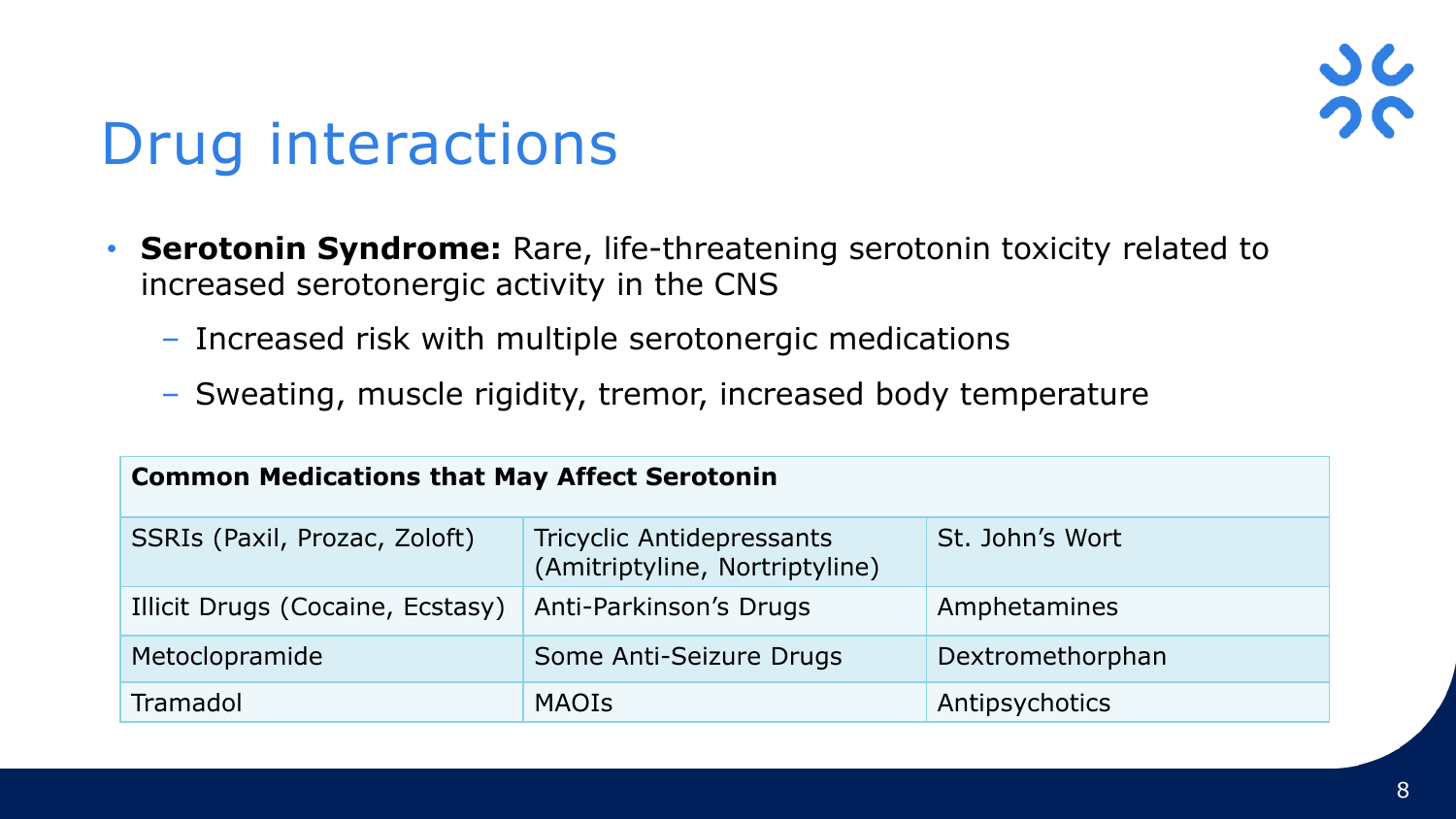#### • **St. John's Wort:**

- Herbal thought to inhibit reuptake of serotonin, norepinephrine, and dopamine
- Induction of hepatic metabolism
- MANY interactions– SSRIs, SNRIs, MAOIs, Benzodiazepines, Warfarin, oral contraceptives, heart medicines, anti-seizure drugs, etc.

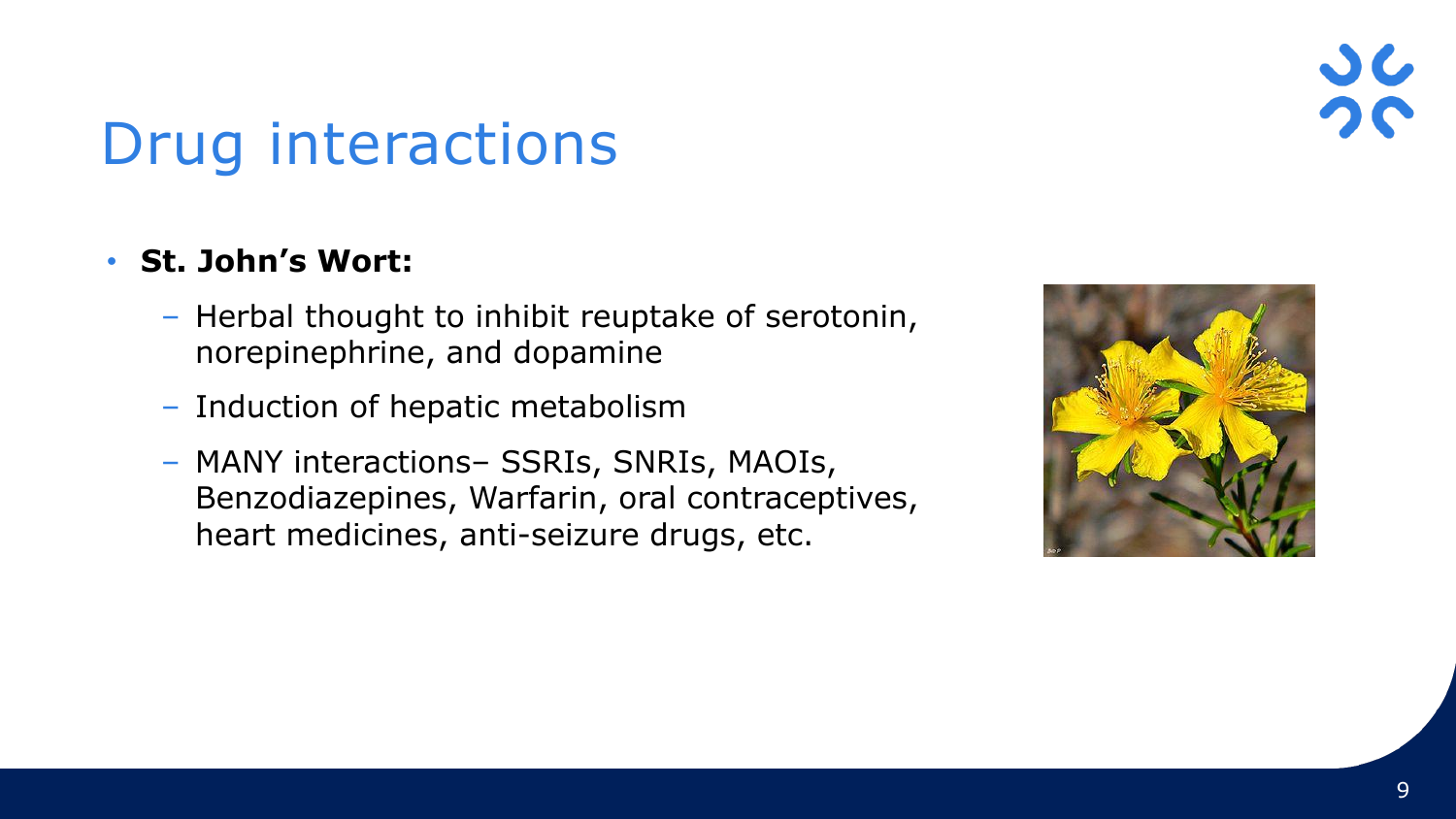#### 10

### Drug interactions

#### • **Opioids and Benzodiazepines (and alcohol)**

- Common benzodiazepines: Valium (diazepam), Xanax (alprazolam), Ativan (lorazepam), etc.
- Increased risk for respiratory depression
- More than 30% of overdoses involving opioids also involve benzodiazepines
- **Monoamine Oxidase Inhibitors (MAOIs) –** Rasagiline, selegiline, etc.
	- Rarely used due to high number of interactions
	- Interact with tyramine-rich food and many other medications

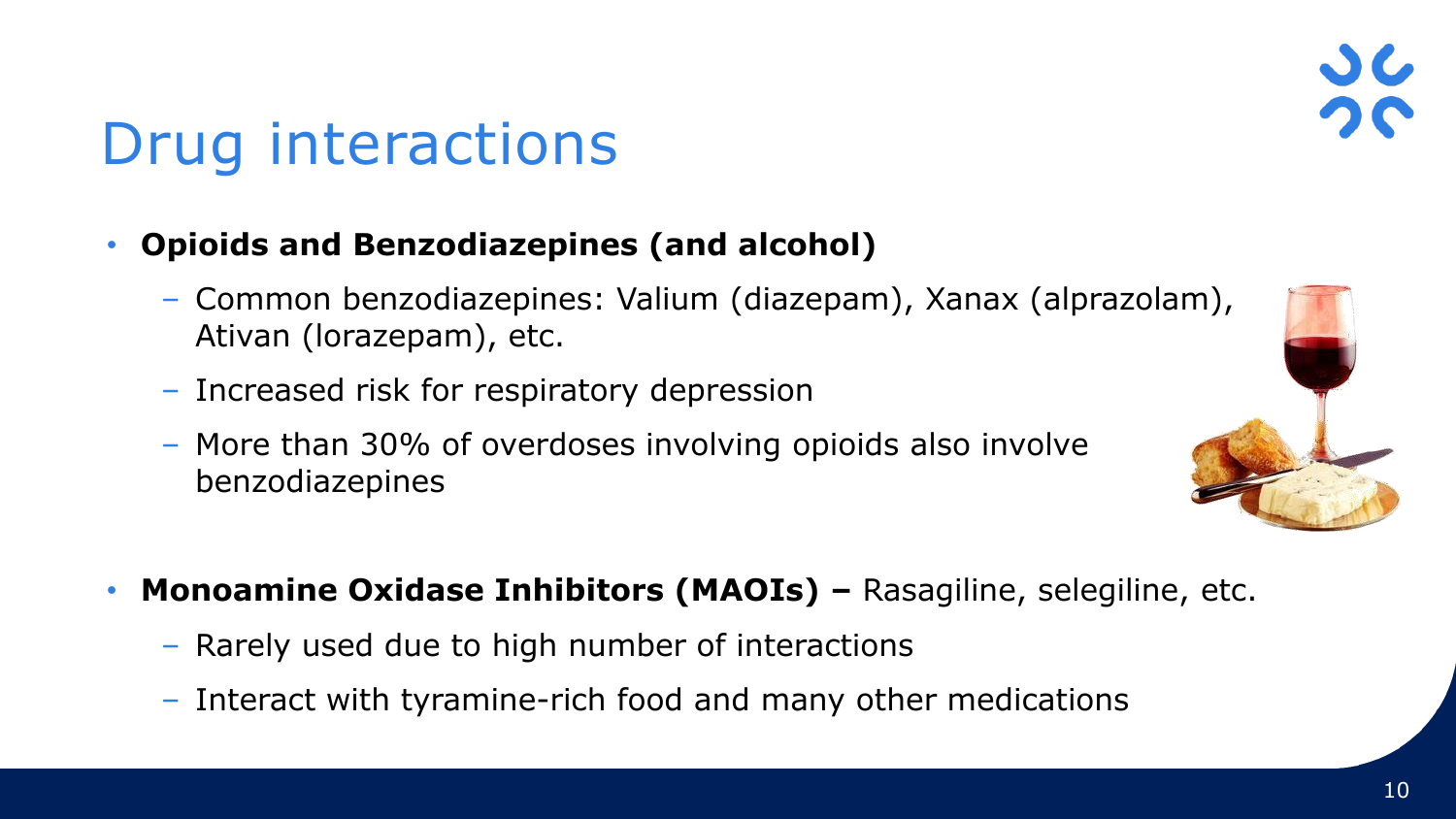- **Alcohol**
	- Bupropion
	- Most anxiety/depression treatment options
	- Sedating medications



- **Grapefruit**  blocks major drug metabolism enzyme and boosts drug effects
	- Valium, Midazolam, Buspirone, Sertraline (Zoloft), Carbamazepine (Tegretol)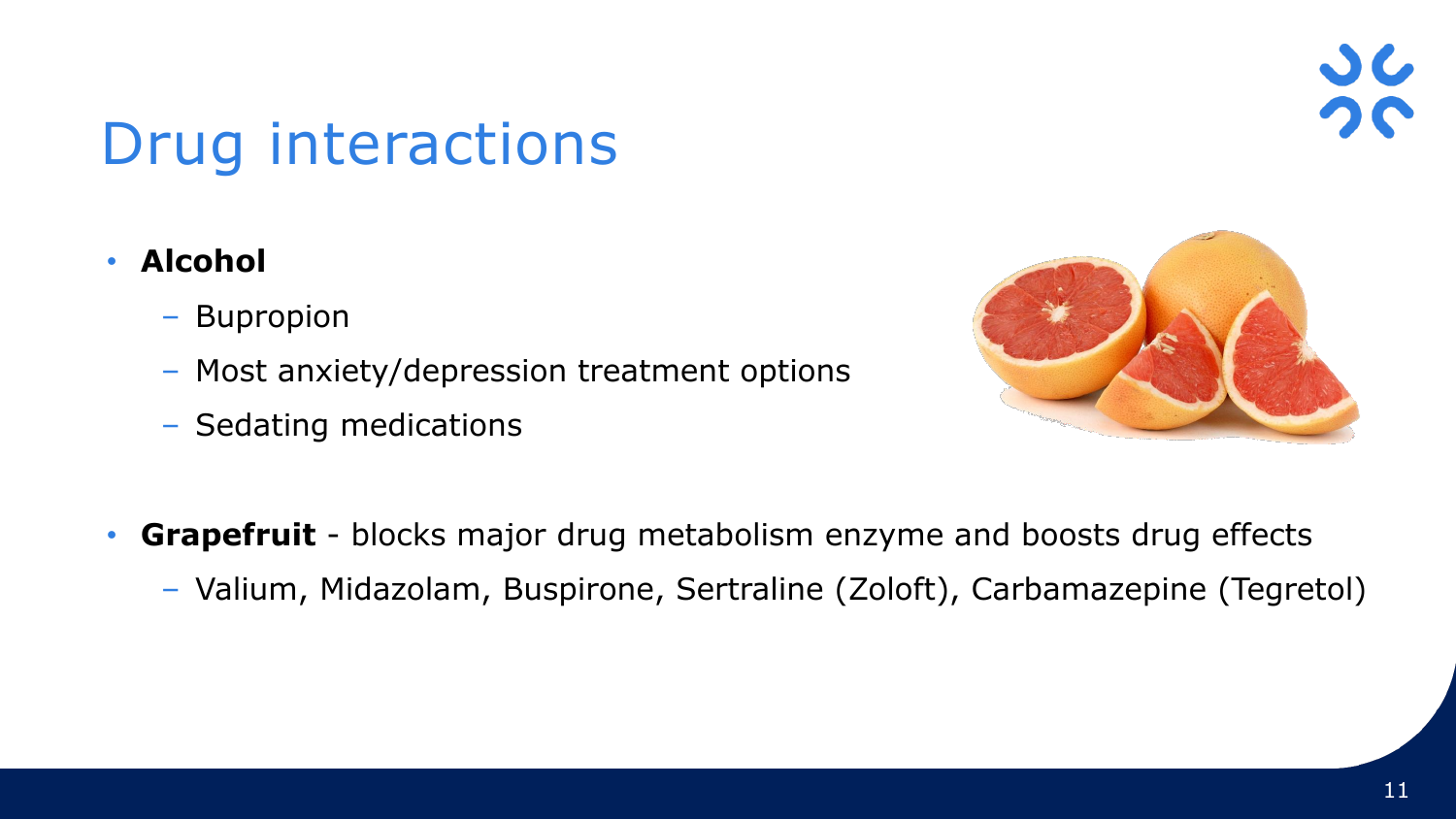#### Adverse effects

- Multiple medications with similar adverse effect profile can potentiate adverse effects
- Anticholinergic Medications:
	- Inhibit binding of acetylcholine to receptors
	- Dizziness, dry mouth, dry eyes, constipation, urinary incontinence
- Falls
	- Dizziness and/or sedation may precipitate falls. Common side effect for most anxiety/depression treatment options
	- Higher risk with anticholinergic medications

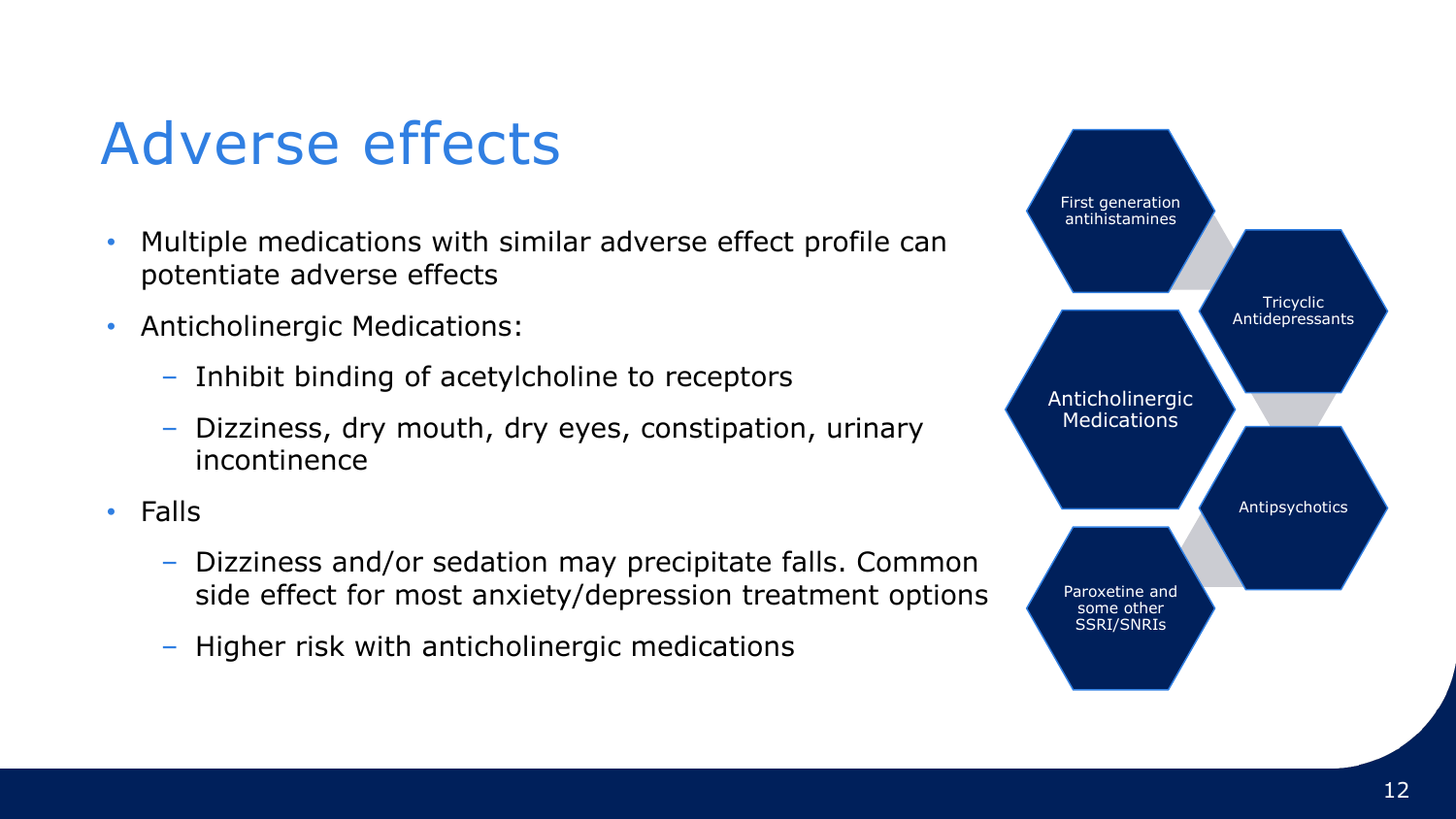

### Drug interactions & adverse effects

- Interaction Checkers
- What do I do if I suspect a problem?

| <b>Lexicomp® Drug Interactions</b>                                                     |                                                                                   | Avoid combination             | Monitor therapy    | A No known interaction  |
|----------------------------------------------------------------------------------------|-----------------------------------------------------------------------------------|-------------------------------|--------------------|-------------------------|
| Add items to your list by searching below.                                             |                                                                                   | Consider therapy modification | B No action needed | More about Risk Ratings |
| Enter item name                                                                        |                                                                                   |                               |                    |                         |
| <b>ITEM LIST</b>                                                                       | 8 Results                                                                         |                               |                    |                         |
| Analyze<br><b>Clear List</b>                                                           | AmLODIPine (CYP3A4 Substrates (High risk with Inducers))<br>St John's Wort        |                               |                    |                         |
| St John's Wort                                                                         | Ortho-Cyclen (28) (CYP3A4 Substrates (High risk with Inducers))<br>St John's Wort |                               |                    |                         |
| FLUoxetine                                                                             | Ortho-Cyclen (28) (Estrogen Derivatives (Contraceptive))<br>St John's Wort        |                               |                    |                         |
| Simvastatin                                                                            | Ortho-Cyclen (28) (Progestins (Contraceptive))<br>St John's Wort                  |                               |                    |                         |
| <b>AmLODIPine</b>                                                                      | Simvastatin<br>AmLODIPine                                                         |                               |                    |                         |
| Ortho-Cyclen (28)                                                                      | Simvastatin (CYP3A4 Substrates (High risk with Inducers))<br>St John's Wort       |                               |                    |                         |
| Display complete list of interactions for an individual<br>item by clicking item name. | Simvastatin (HMG-CoA Reductase Inhibitors (Statins))<br>St John's Wort            |                               |                    |                         |
|                                                                                        | FLUoxetine (Serotonin Modulators)<br>St John's Wort (Serotonin Modulators)        |                               |                    |                         |

UpToDate®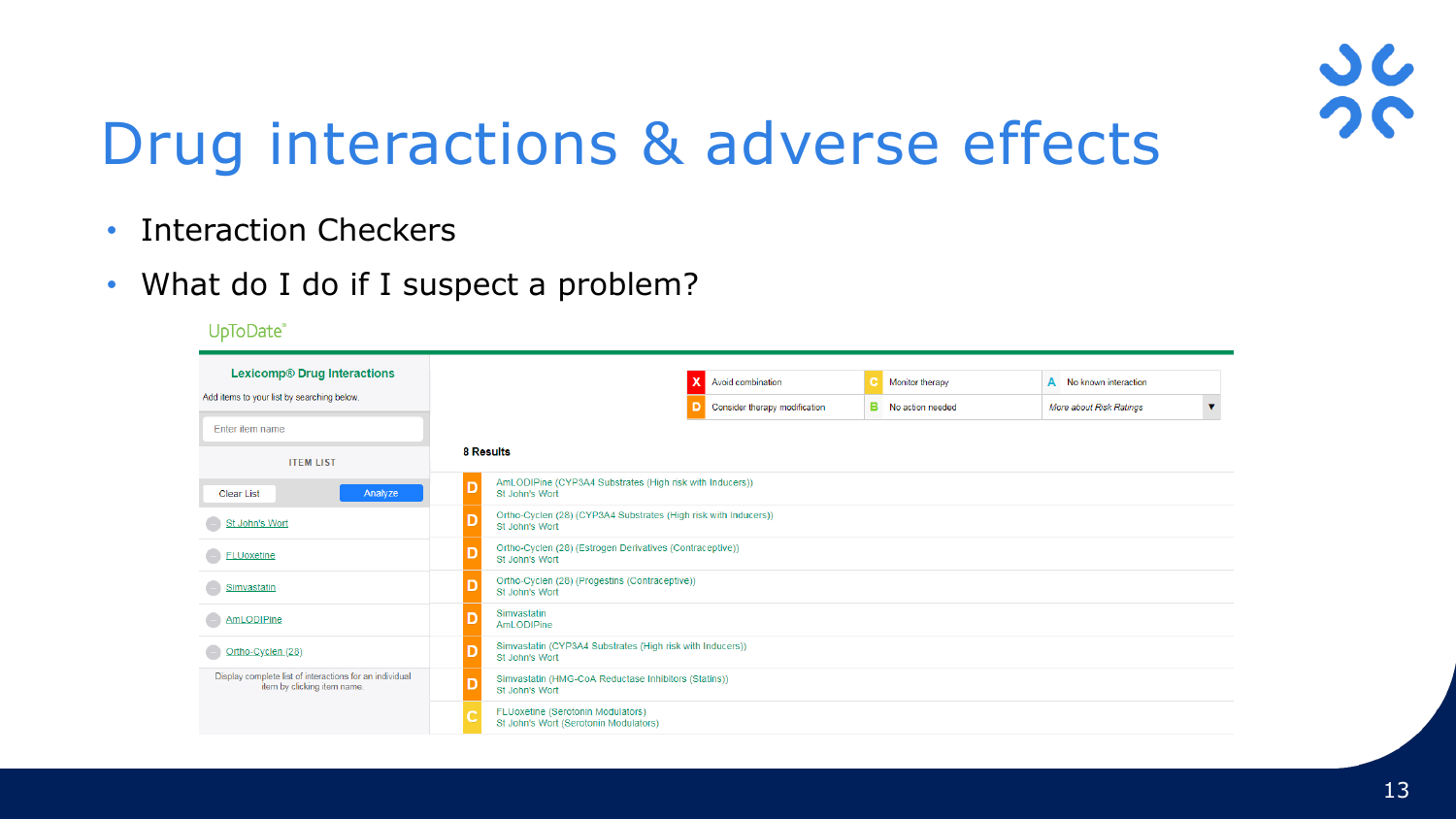

#### Polypharmacy– What can we do about it?

- For Prescribers: If multiple medications are needed, select drugs with different mechanisms of action and side effect profiles
- Reach out to a physician or pharmacist
	- De-prescribing or changes in therapy
	- Comprehensive Medication Management (CMM)
	- Pharmacogenomic testing
- Education
- Encourage member to use just one pharmacy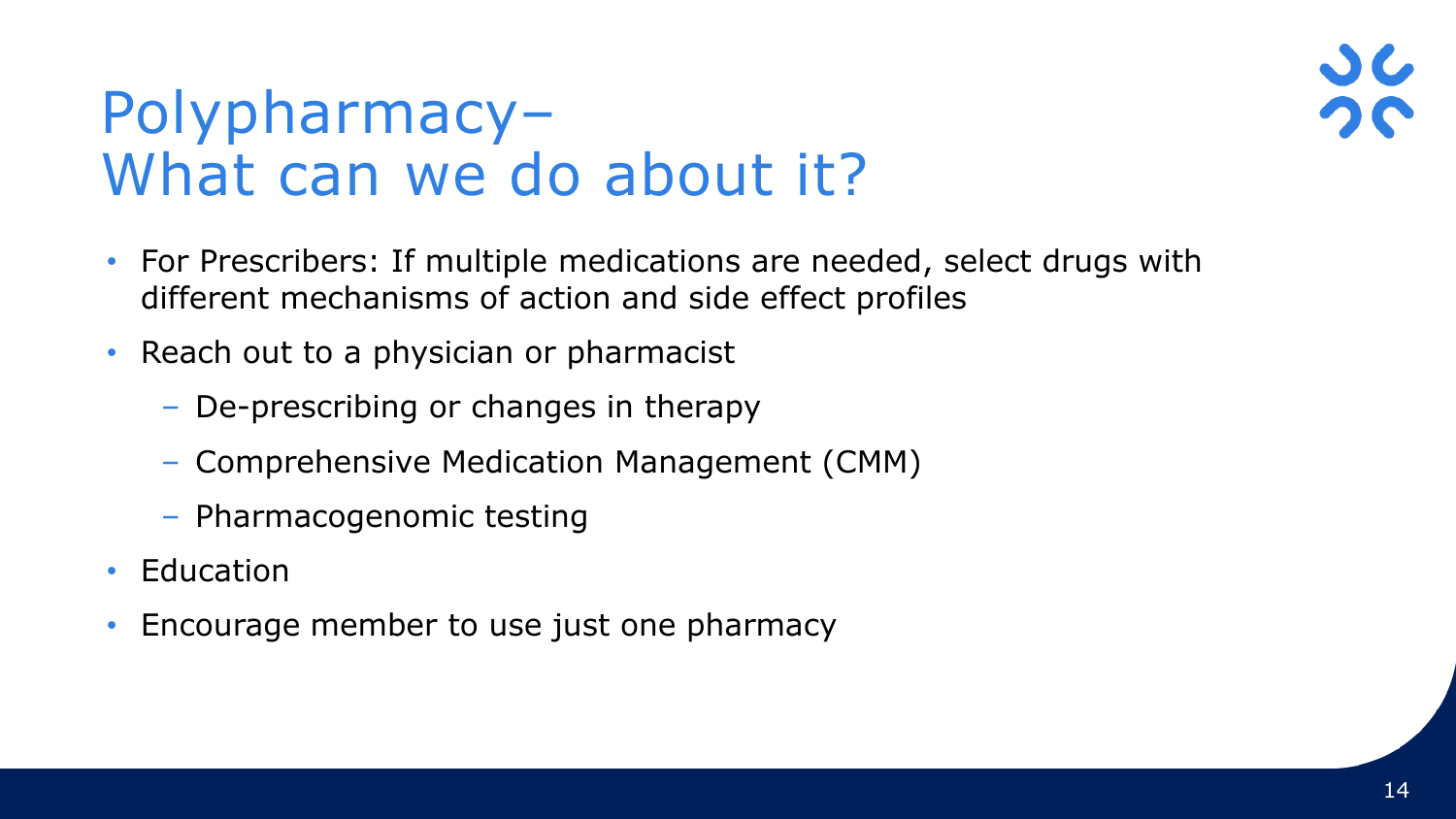# Comprehensive Medication Management (CMM)

- AKA Medication Therapy Management (MTM)
- Complete Medication Review (CMR) with a pharmacist to go over medications to ensure that they are indicated, safe, effective, and convenient to use
- Some MTM pharmacists work under collaborative practice agreements and can change therapies directly, otherwise, they reach out and collaborate with prescribing provider(s)
- Available in multiple settings: Clinics, Hospitals, Retail Pharmacies, Telephonic medicine, Long-term Care settings, etc.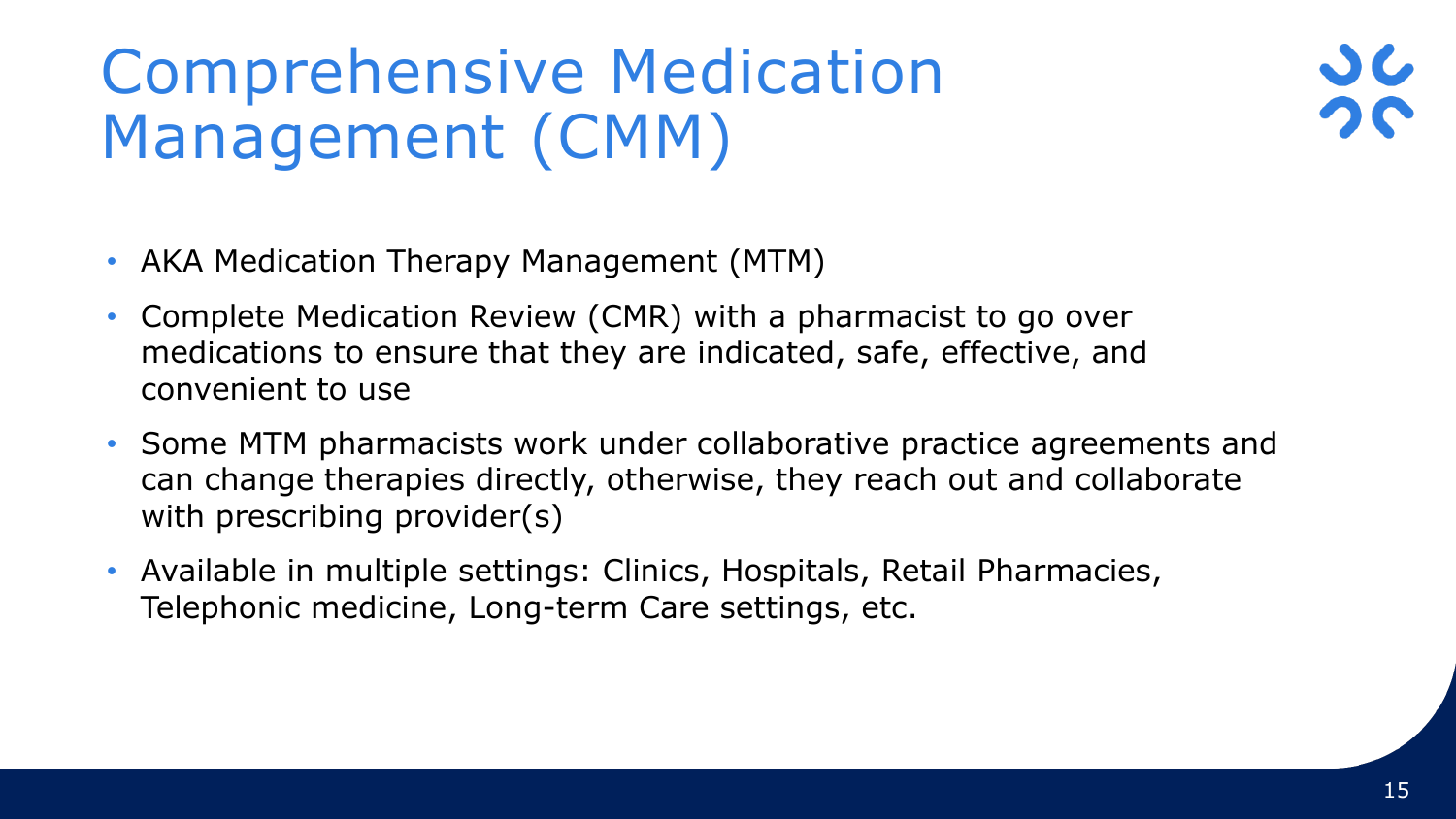# UCare CMM coverage

#### • **Medicare (CMS)**

- $\geq$  3 chronic health conditions AND/OR
- $\geq$ 8 medications AND/OR
- Cost of medications ≥\$4,044 per year

#### • **Medicaid (DHS)**

- Not eligible for Medicare Part D
- Taking 1 or more prescription medication
- 1 or more chronic condition(s)
- Telephonic, Email, or SNF visits are not covered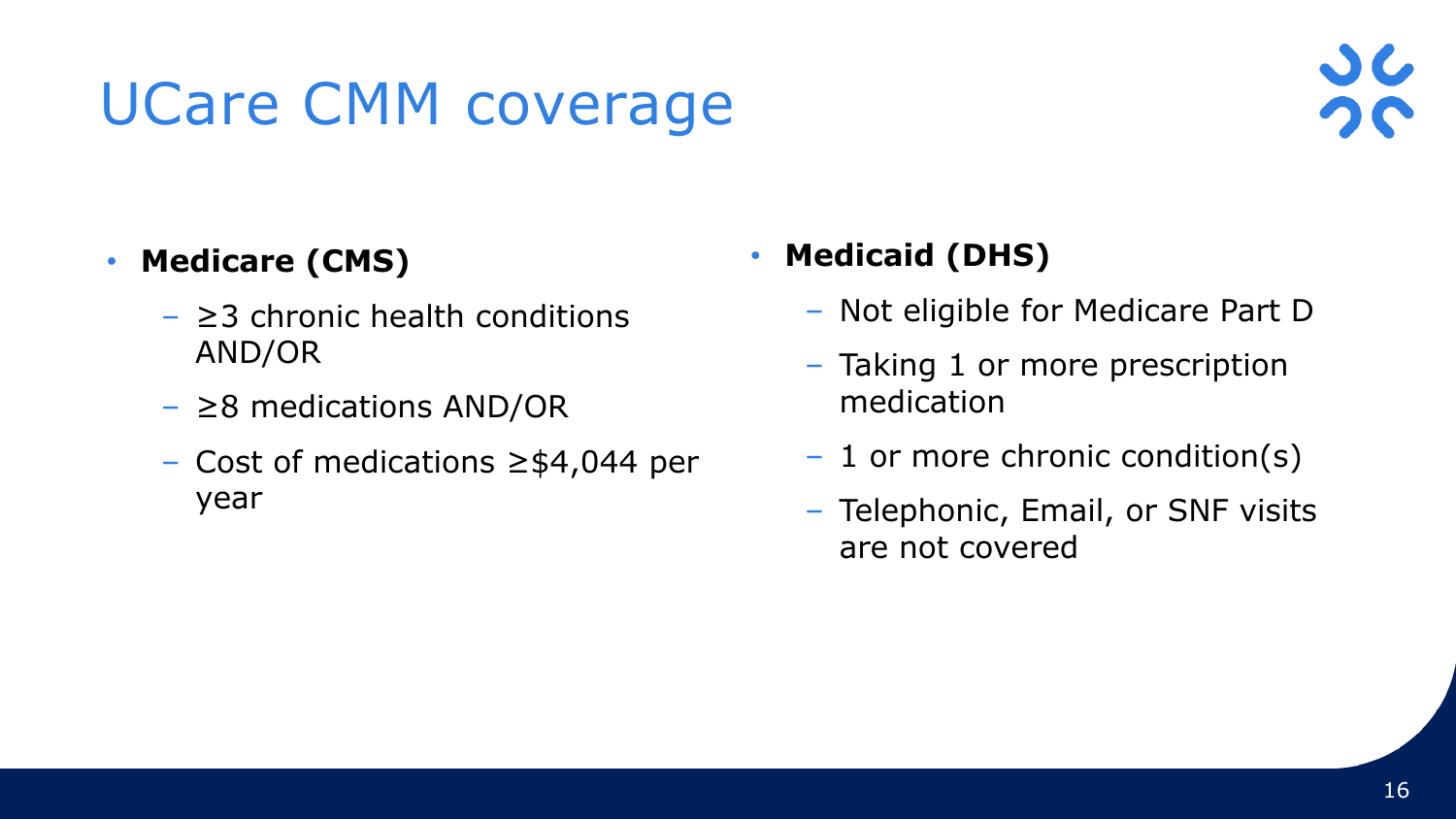#### Pharmacogenomic testing



#### **Benefits**

- •May be able to determine up-front if a medication will be more effective or more likely to have side effects
- •May help guide dosing
- •Genes do not change over time



#### Limitations

- •Not necessarily inclusive of all medications
- •Does not preclude possibility of adverse effects or treatment improvements unrelated to genetic influences
- •Studies remain somewhat limited
- •Can be costly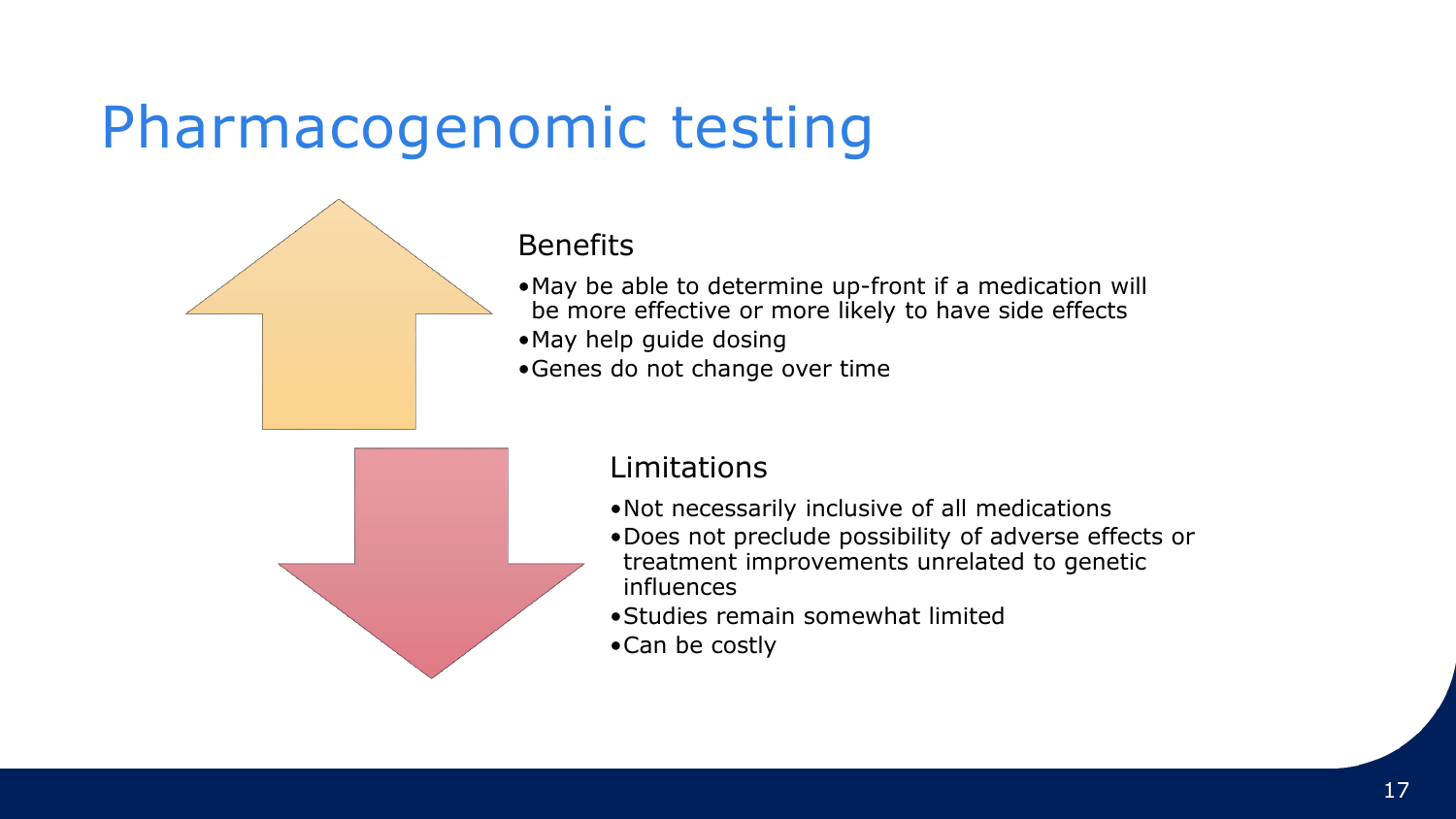#### Pharmacogenomic testing

• Drug-Gene testing – how your body responds to medications

|                                                                           | <b>Antigepressants</b>                                                                                                                                              |                                                                                                                                                                                                                                                                                                                                                                                                                                                                                |
|---------------------------------------------------------------------------|---------------------------------------------------------------------------------------------------------------------------------------------------------------------|--------------------------------------------------------------------------------------------------------------------------------------------------------------------------------------------------------------------------------------------------------------------------------------------------------------------------------------------------------------------------------------------------------------------------------------------------------------------------------|
| <b>USE AS DIRECTED</b>                                                    | <b>USE WITH CAUTION</b>                                                                                                                                             | <b>LISE WITH CALIFON AND WITH</b><br><b>MORE FREQUENT</b><br><b>MONITORING</b>                                                                                                                                                                                                                                                                                                                                                                                                 |
| desvenlafaxine (Pristige)<br>selegiline (Emsam <sup>e</sup> )             | citalopram (Celexa <sup>o</sup> ) [4]<br>escitalopram (Lexapro <sup>e</sup> ) [4]<br>sertraline (Zoloft <sup>e</sup> ) [4]<br>trazodone (Desyrel <sup>e</sup> ) [1] | amitriptyline (Elavile) [6]<br>bupropion (Wellbutrin <sup>e</sup> ) [6]<br>clomipramine (Anafranıl <sup>e</sup> ) [6]<br>desipramine (Norpramin <sup>e</sup> ) [6]<br>duloxetine (Cymbalta <sup>e</sup> ) [7]<br>fluoxetine (Prozac <sup>o</sup> ) [6]<br>fluvoxamine (Luvox®) [7]<br>imipramine (Tofranil <sup>e</sup> ) [6]<br>mirtazapine (Remeron <sup>e</sup> ) [3]<br>nortriptyline (Pamelor®) [6]<br>paroxetine (Paxil <sup>e</sup> ) [6]<br>venlafaxine (Effexor®) [6] |
|                                                                           | <b>Antipsychotics</b>                                                                                                                                               |                                                                                                                                                                                                                                                                                                                                                                                                                                                                                |
| <b>USE AS DIRECTED</b>                                                    | <b>USE WITH CAUTION</b>                                                                                                                                             | <b>WITH CAUTION AND WITH</b><br><b>MORE FREQUENT</b><br><b>MONITORING</b>                                                                                                                                                                                                                                                                                                                                                                                                      |
| quetiapine (Seroquel <sup>e</sup> )<br>ziprasidone (Geodon <sup>e</sup> ) | clozapine (Clozaril <sup>e</sup> ) [3]<br>olanzapine (Zyprexa®) [3]<br>perphenazine (Trilafon <sup>o</sup> ) [3]<br>risperidone (Risperdal <sup>e</sup> ) [1]       | aripiprazole (Abilify <sup>e</sup> ) [6]<br>haloperidol (Haldol <sup>o</sup> ) [6]                                                                                                                                                                                                                                                                                                                                                                                             |

#### Autidentecepts

[1]: Serum level may be too high, lower doses may be required.

[2]: Serum level may be too low, higher doses may be required.

[3]: Oifficult to predict response because of multiple gene variations.

[4]: Genotype suggests less than optimal response.

[5]: Blood levels may be outside of optimal range.

[6]: Use of this drug is associated with an increased risk of side effects.

[7]: Serum level may be too low in the presence of CYPIA2 inducers. See page three for additional information.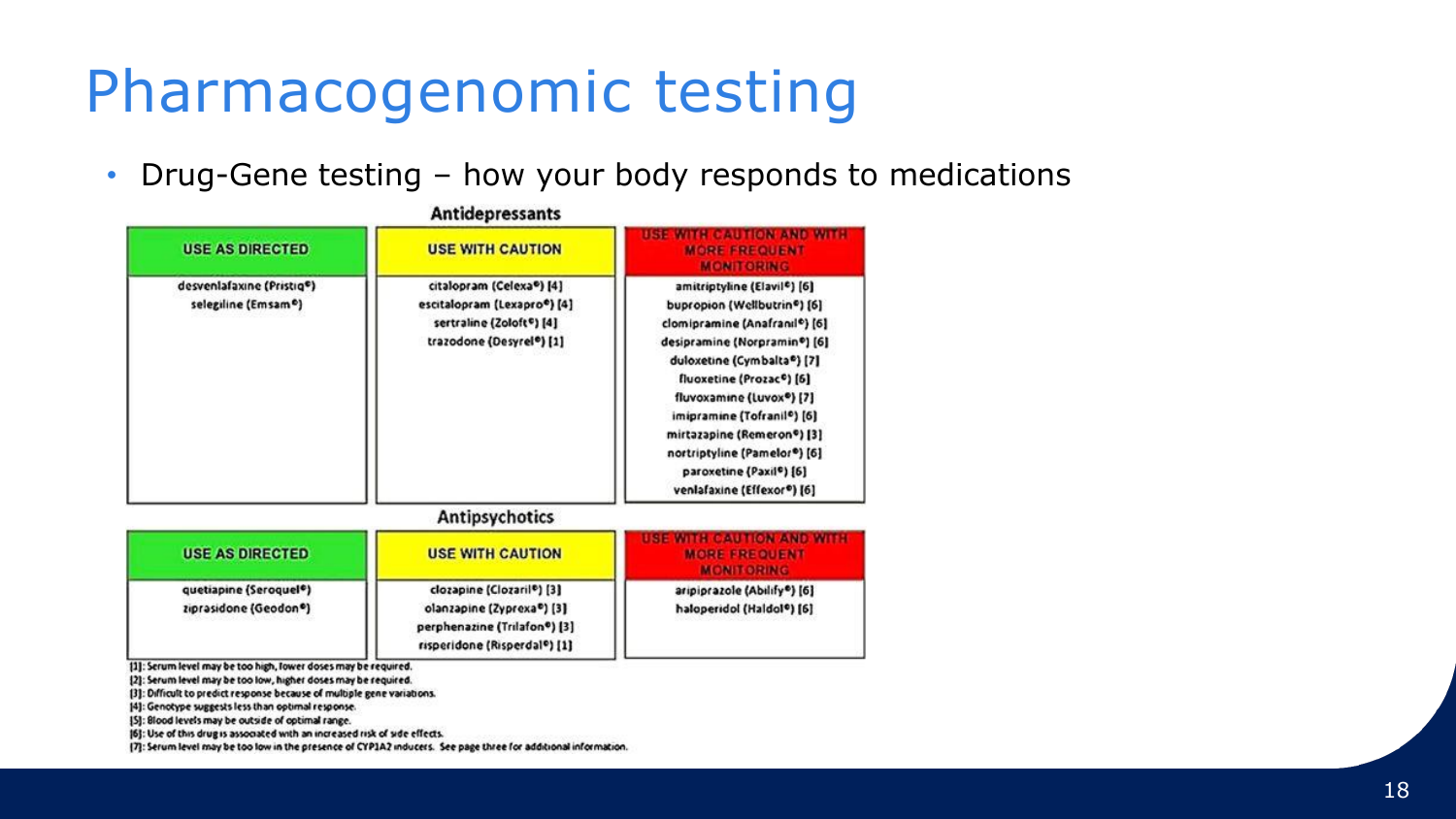#### Medication adherence

- "The degree to which the person's behavior corresponds with the agreed recommendations from a health provider"
- Poor adherence is associated with increased health care utilization, cost, and decreased quality of life
- Increased risk of mortality and increased risk of hospitalization
- Medication adherence rates in chronic disease range from  $20$ -80%<sup>12</sup>
- Depressed patients are 1.8 times more likely to be non-adherent than nondepressed patients $12$

*"Drugs don't work in patients who don't take them."* —C. Everett Koop, MD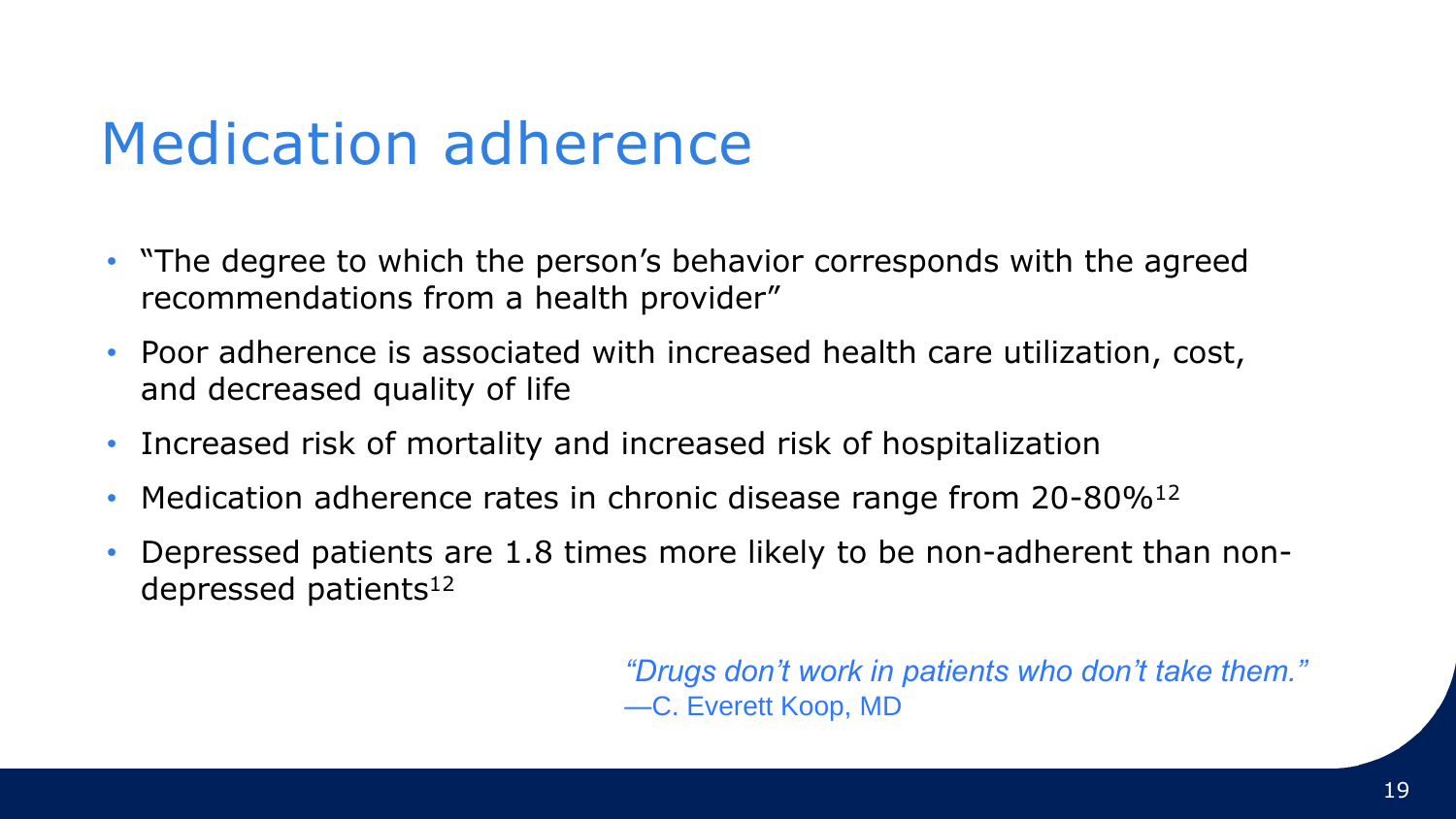### Adherence and Star Measures



- **STAR Measures:** CMS' way to evaluate health plans
- Part D Measures
- Adherence rates for diabetes medications, Statin Medication, Antihypertensives
- Statin use in persons with diabetes
- 2021:
	- Polypharmacy of Multiple Anticholinergic Medications in Older Adults
	- Polypharmacy Use of Multiple CNS-Active Medications in Older adults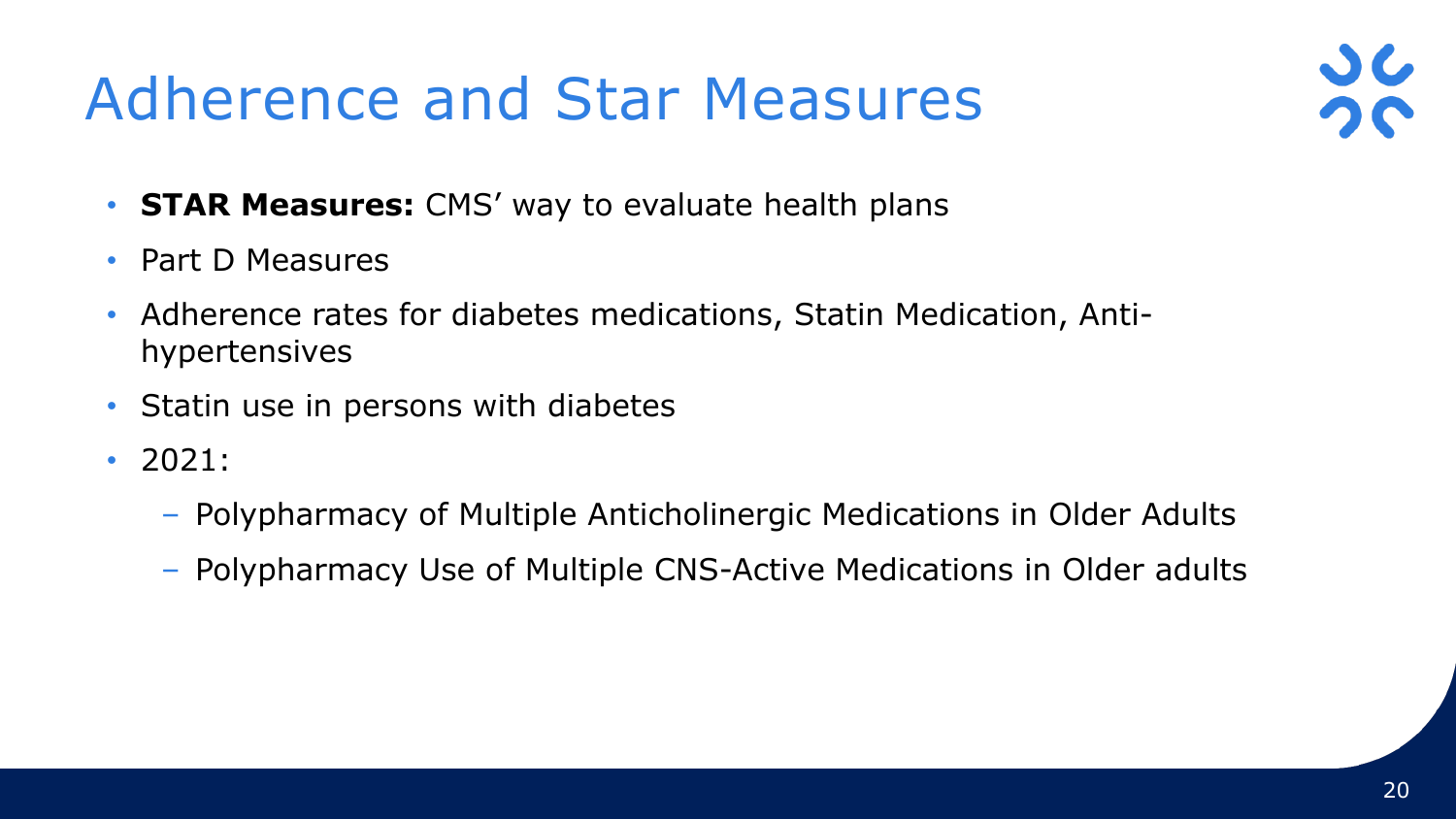#### Factors that relate to adherence

Poor Health Literacy

Perceived Risk of Disease

**Understanding Medications** 

Language Barriers

**Cultural Beliefs** 

Physical Barriers (vision, hearing)

Housing/Environmental Factors

Cost of Medications

Provider-Patient Relationship

**Mental Health** 

Complexity of treatment

Side Effects

Time to Achieve Therapeutic Effect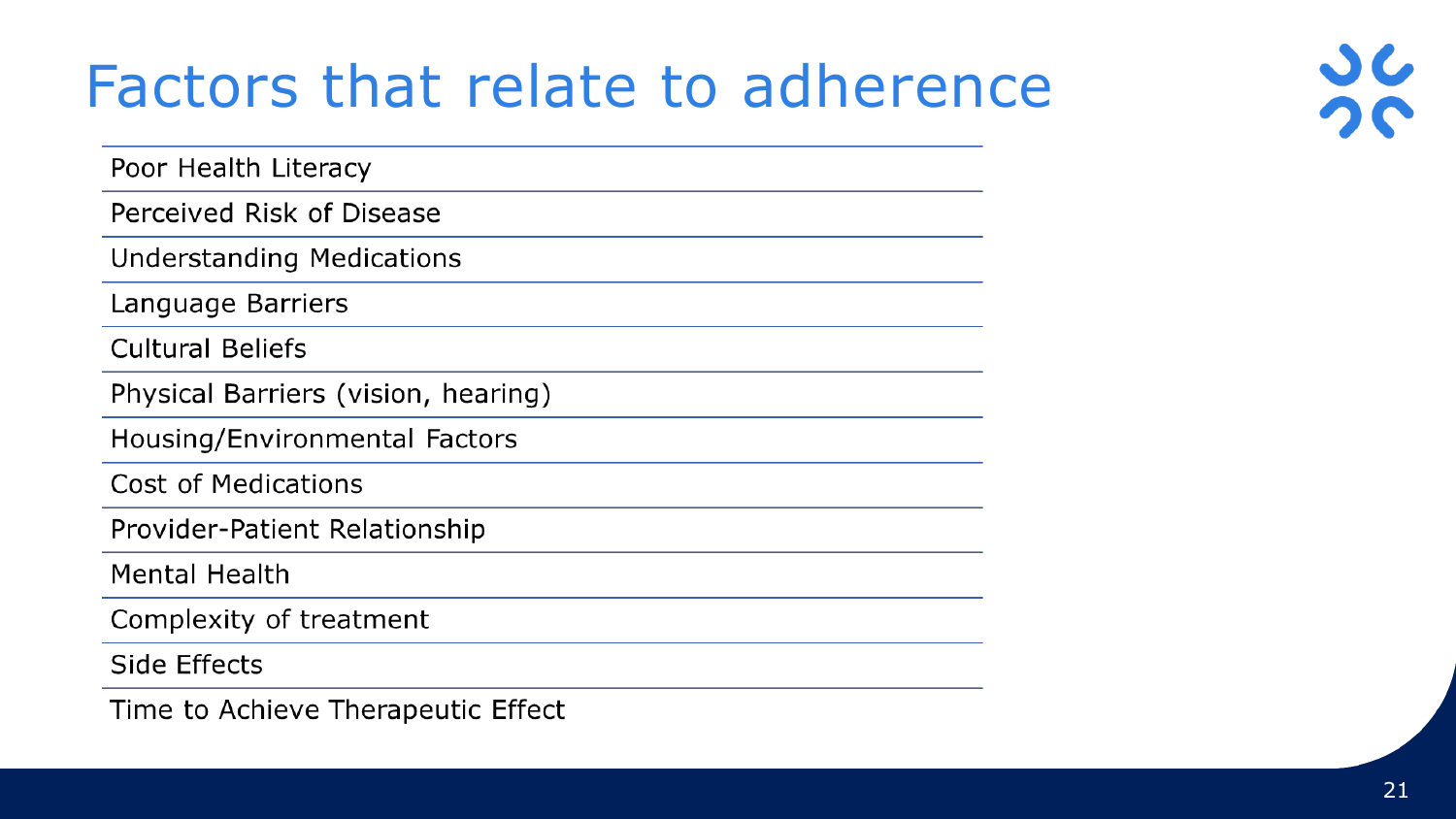#### Medication adherence

- **Figure out what the barrier is and tailor adherence attempts to that specific barrier**
- Reduce polypharmacy prescribing cascade
- 90-day refills or mail order
- Med sync programs
- Bubble Packs
- Pill boxes
- Alarms
- Smart Phone Apps
- Involve Family Members
- Motivational Interviewing

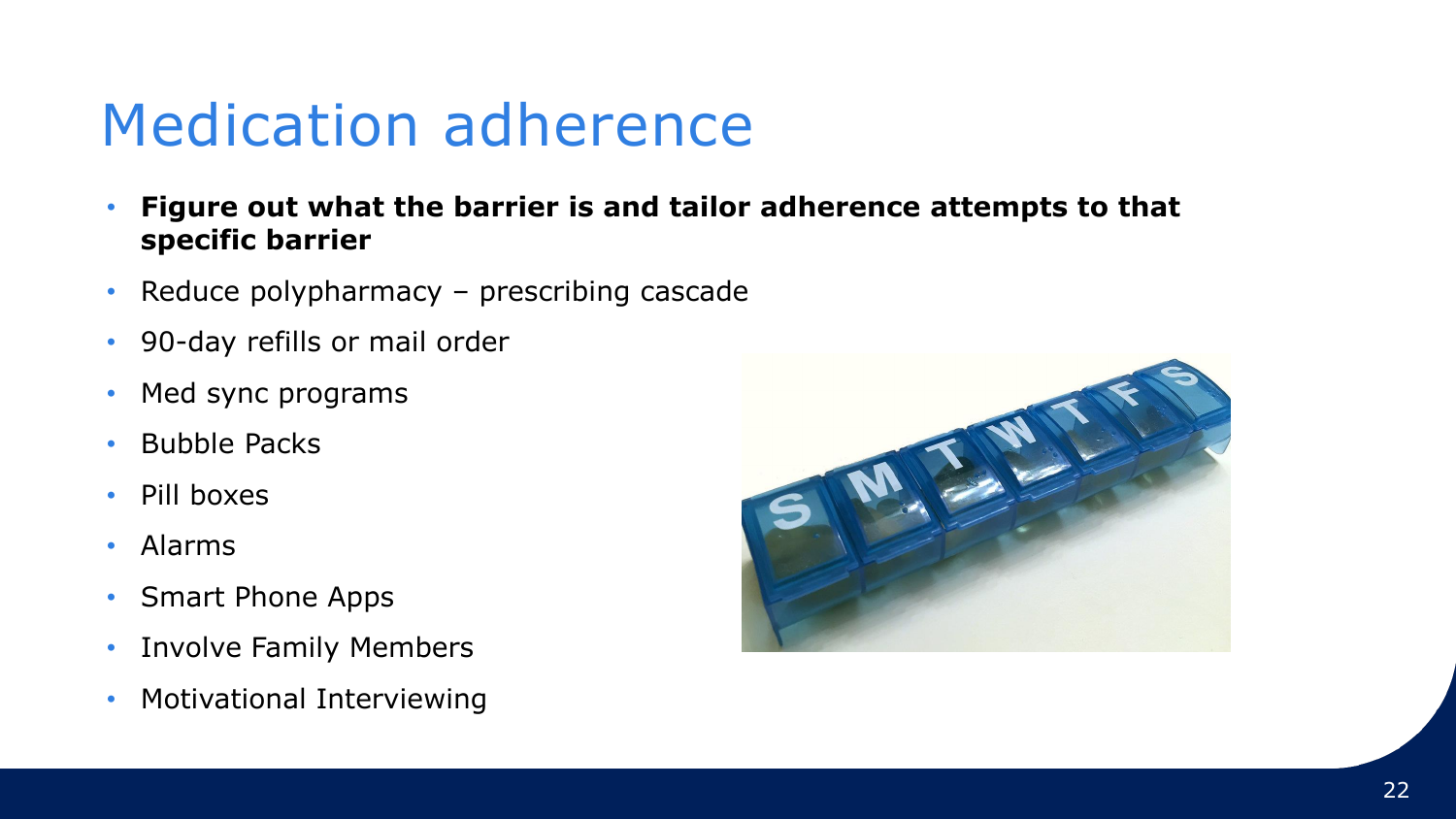#### Medication disposal

- Hennepin County Disposal Sites: https://www.hennepin.us/- [/media/hennepinus/residents/recycling/documents](https://www.hennepin.us/-/media/hennepinus/residents/recycling/documents/meds-disp-flyer.pdf) /meds-disp-flyer.pdf
- Ramsey County Disposal Sites: [https://www.ramseycounty.us/residents/recycling](https://www.ramseycounty.us/residents/recycling-waste/collection-sites/medicine-collection)waste/collection-sites/medicine-collection
- Deterra Bags